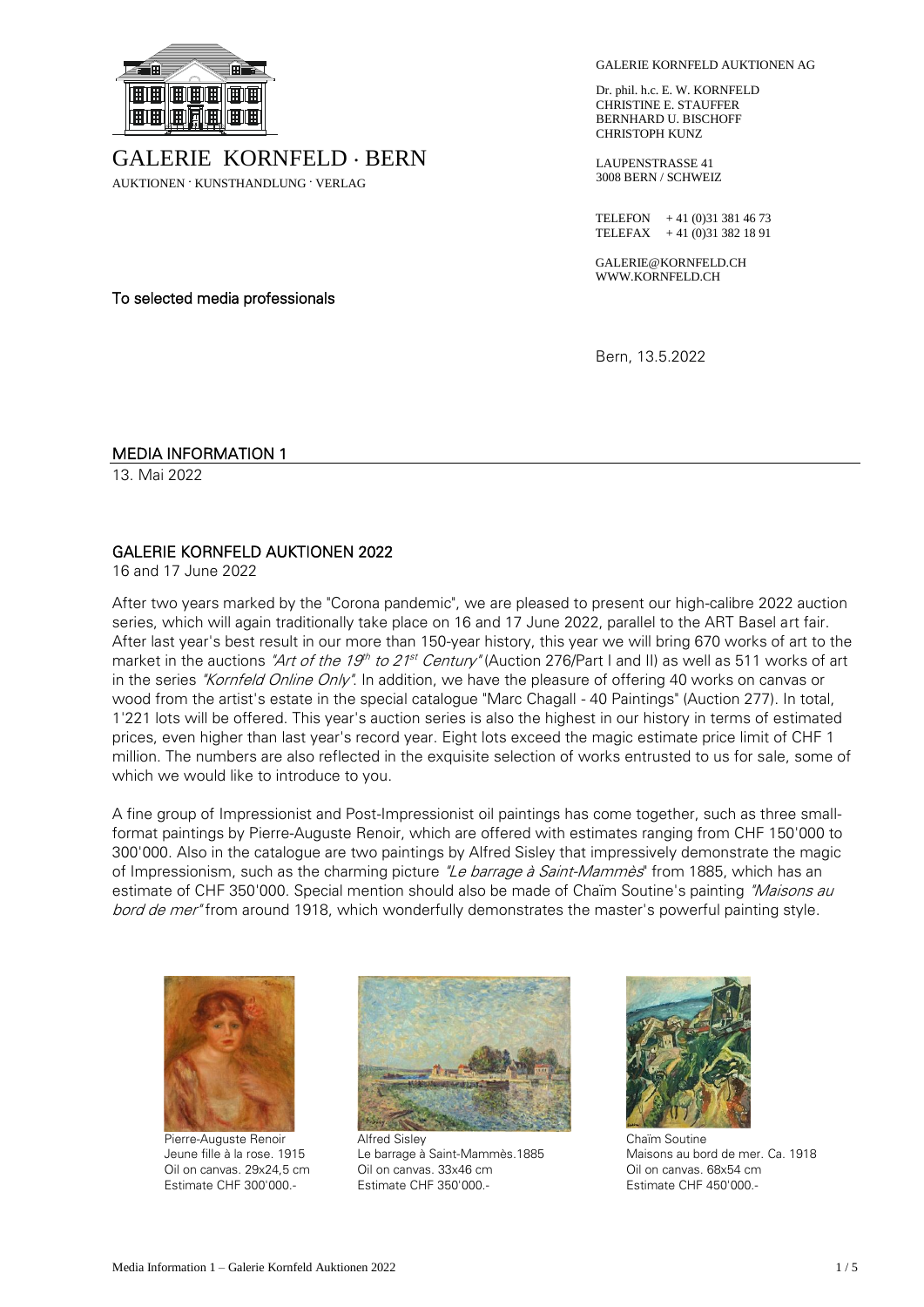No fewer than four works by Alexej von Jawlensky are on offer. Two "Heilandsgesichter" (Saviour's Faces) are among them, one of which deserves special mention, namely the exquisite, large-format painting that was acquired directly from the artist by the well-known collector Josef Müller from Solothurn, and which has survived to this day through inheritance in the same family (estimate CHF 500'000.-). In addition to Jawlensky, several watercolours by Paul Klee and three works on paper by Wassily Kandinsky form a harmonious group of the three artist friends. Also worthy of mention is Max Liebermann's colourful Wannsee garden view from 1929, which was acquired early on from the artist by the Swiss collector Dr. Hermann Kurz and is still in the same family possession today.



Alexej von Jawlensky Frauenbildnis (Heilandsgesicht) Ca. 1920. Oil on canvaspaper. 36,2x27 cm Estimate CHF 500'000.-



Max Liebermann Die Blumenterrasse im Wannseegarten nach Norden. 1929 Oil on canvas. 77,5x106 cm Estimate CHF 500'000.-



Ernst Ludwig Kirchner Alpenveilchen 1918 Oil on canvas. 70,5x60 cm Estimate CHF 275'000.-

Pablo Picasso's late cubist painting "Compotier, bouteille et verre" from 1922 (estimate CHF 900'000.-) finds a nice counterpart in Alberto Giacometti's early cubist bronze "Composition (dite cubiste II)" (estimate CHF 800'000.-). Two large-format finger paintings in ink by Louis Soutter show all the power in the works of this important representative of "Art brut".



Alberto Giacometti Composition (dite cubiste II) 1927. Bronze 38,6x28,6x26,6 cm Estimate CHF 800'000.-



Pablo Picasso Compotier, bouteille et verre 1922 Oil on canvas. 45,4x55,6 cm Estimate CHF 900'000.-



Louis Soutter Le Jesu – La croix. 1937-1942 Finger painting in ink 67x50,5 cm Estimate CHF 250'000.-

In addition to a small painting, the selected works include four bronzes by Alberto Giacometti: The aforementioned early cubist work, then the capital "Grande femme assise" from 1958, a powerful, sculptural portrait of his wife Annette (estimate CHF 6 million), then the "Buste de femme aux bras croisés (Francine Torrent)" from 1964 (estimate 1.5 million) and the utilitarian sculpture "Lampadaire modèle Figure" (estimate CHF 150,000). -). The extensive group of works by Fernand Léger is led by the painting "Composition aux" trois figures" from 1932 (estimate CHF 1 million). In addition, there are important gouaches and one of the artist's rare ceramics. Max Ernst's important "Forêt" from 1925 is one of the first paintings from the group of the same name, joined by "*Marine*" from 1926, a second painting by the master.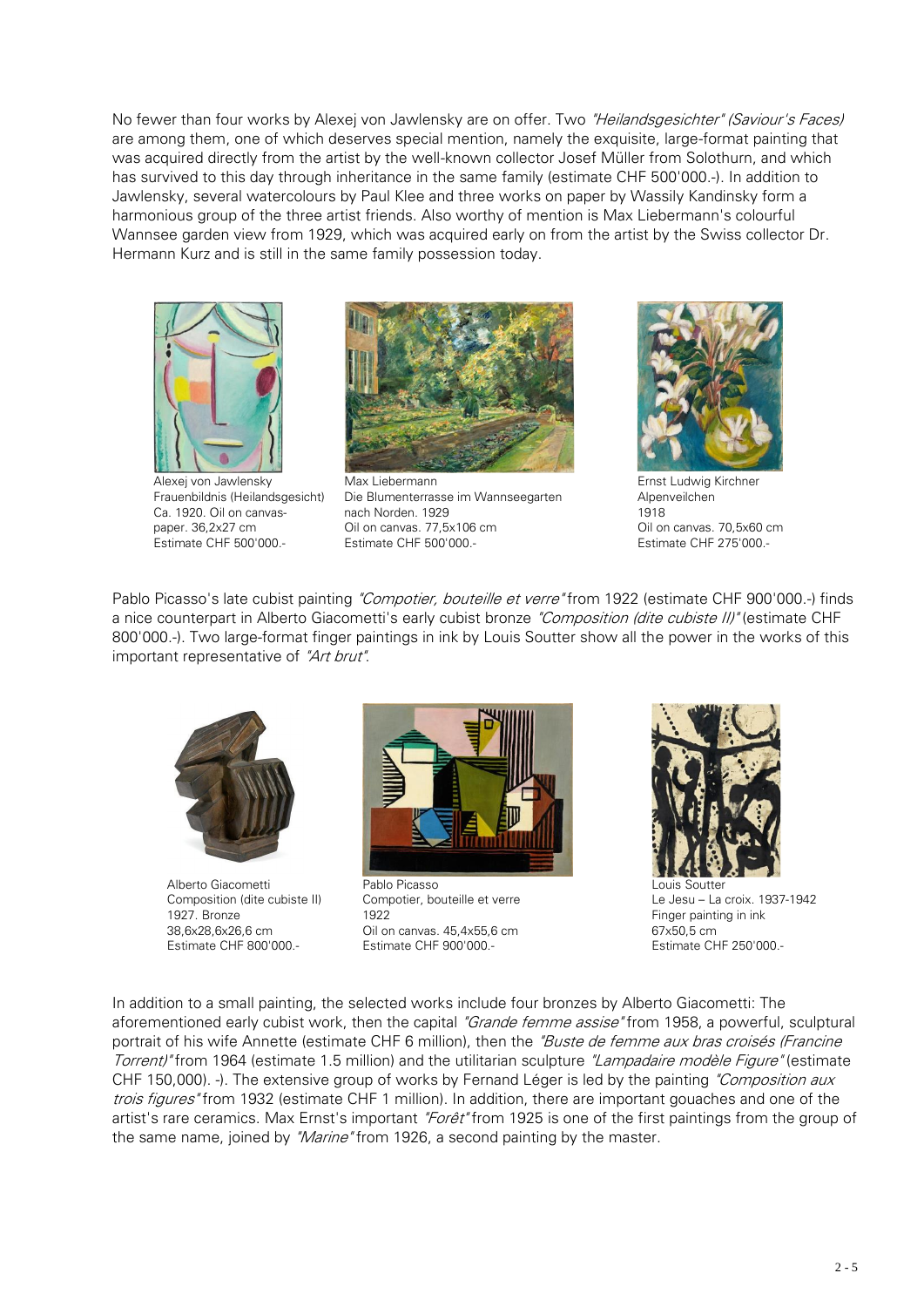

Fernand Léger Composition aux trois figures. 1932 Oil on canvas. 66x91 cm Estimate CHF 1'000'000.-



Alberto Giacometti Grande femme assise, 1958 Bronze. 80x23,2x31,5 cm Estimate CHF 6'000'000.-



Max Ernst Forêt. 1925 Oil on canvas. 54x65 cm Estimate CHF 600'000.-

This year we have the pleasure of offering a total of 49 original works by Marc Chagall from various estates (estimates between CHF 60'000.- and 2'000'000.-). In the special catalogue "Marc Chagall - 40 Paintings", 40 works on canvas or wood from the artist's estate are published.



Marc Chagall La maison du peintre 1968 Oil on canvas. 61x49,7 cm Estimate CHF 500'000.-



Marc Chagall Le grand bouquet sur fond bleu 1978 Oil on canvas. 91,8x73 cm Estimate CHF 2'000'000.-



Marc Chagall Le peintre aux bouquets. 1984 Oil and Tempera on canvas 72,8x60 cm Estimate CHF 450'000.-

In contemporary art, the impressive group of works by Franz Gertsch is certainly worth mentioning: In addition to two large-format woodcuts, a large-format painting on paper (Pestwurz IV, 1993-1994, estimate CHF 600'000.-) is coming to the auction market for the first time. Important original works by Lucio Fontana, Günther Förg, Sam Francis or Yves Klein enrich the offer.



Yves Klein Cosmogonie sans titre (COS 20). 1960. Pigment and binder on paper/canvas 65x44 cm Estimate CHF 500'000.-



Franz Gertsch Pestwurz IV 1993-1994 Mineral colours, tempera, pastel. 207x313 cm Estimate CHF 600'000.-



Blue 3 1960 Oil on canvas. 100x81 cm Estimate CHF 400'000.-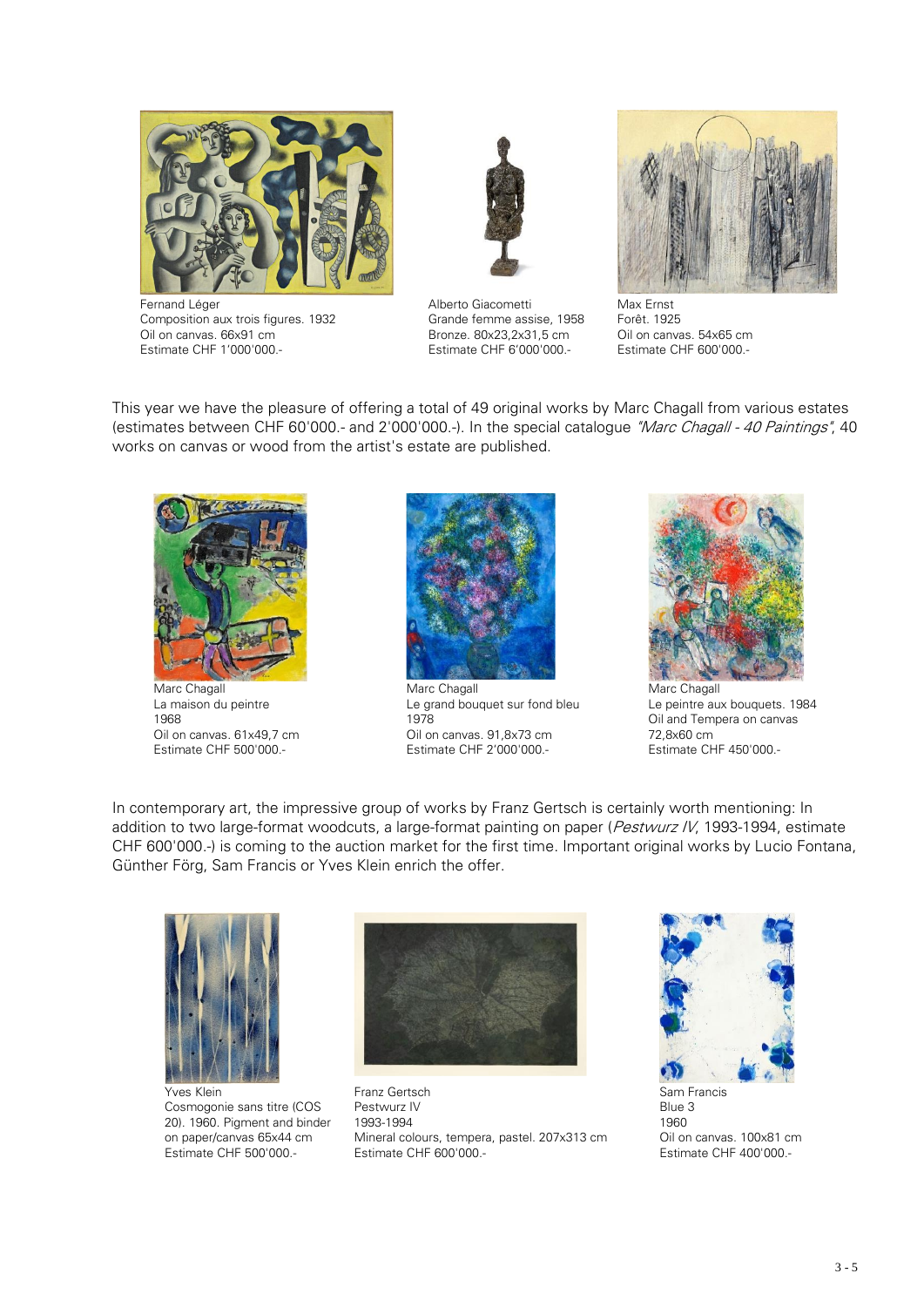

Augusto Giacometti Rhododendron 1938 Oil on canvas. 88x130 cm Estimate CHF 400'000.-



Cuno Amiet Mutter und Kind auf blumenübersäter Wiese. 1906 Oil on canvas. 99,5x91,5 cm Estimate CHF 1'000'000.-



Ferdinand Hodler Der Brienzersee von Breitlauenen aus 1906 Oil and grease chalk on canvas. 65,5x95,5 cm Estimate CHF 3'000'000.-

Swiss art is particularly well represented this year. Capital paintings by Cuno Amiet, Ferdinand Hodler, Augusto Giacometti and Giovanni Giacometti are coming onto the market, some for the first time since they were purchased from the artist. With "Mutter und Kind auf blumenübersäter Wiese" from 1906, an icon of the great Swiss painter will also be offered. The painting is considered one of the most beautiful works by the master and has remained in the same family since its purchase from Cuno Amiet in 1906 and is offered with an estimate of CHF 1 million. From Hodler's group of six paintings, the stunningly painted "Brienzersee" von Breitlauenen aus" (Lake Brienz from Breitlauenen) should be mentioned, a picture that impressively demonstrates Hodler's skill in landscape painting.



Edvard Munch Melancholie I 1896 Colour woodcut. Ca. 37,6x45,7 cm Estimate CHF 600'000.-



Pablo Picasso La femme qui pleure III. 1937 Drypoint and etching 34,6x24,8 cm Estimate CHF 350'000.-



Käthe Kollwitz Pietà 1903 Colour Lithograph. 45,7x62 cm Estimate CHF 250'000.-

Prints are also strongly represented. Important works by Edvard Munch are to be mentioned, such as a print of his probably most important lithograph "Das kranke Mädchen - The Sick Child" from 1896 (estimate CHF 250'000.-) or the woodcut "Melancholie I" from the same, important creative year (estimate CHF 600'000.-). Also worthy of mention is a group of extremely rare prints by Käthe Kollwitz. Her "Pietà" from 1903 is considered probably the most important rare graphic work by the artist ever - and the offered sheet is the last copy still in private hands. The four versions of "La femme qui pleure" by Pablo Picasso are among the most highly traded prints by the artist ever. We are allowed to offer one each of the versions III and IV, which were only produced in a few prints.

The catalogues are available online on our homepage www.kornfeld.ch.

Thank you for your interest in our work! If you would like other or higher resolution images, we will be happy to send them to you. We are also at your disposal for further questions and thank you for respecting the copyright of the artists.